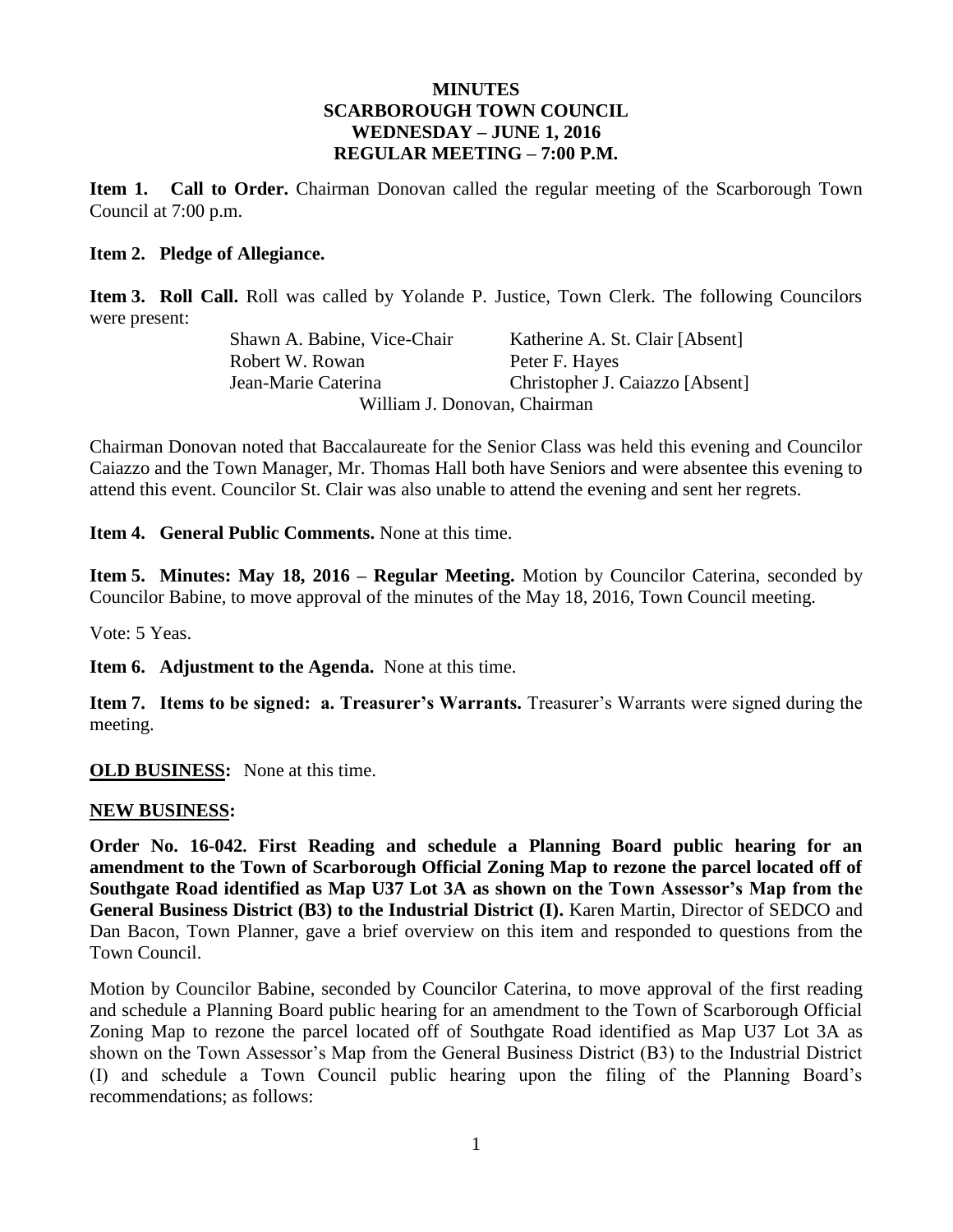

Vote: 5 Yeas.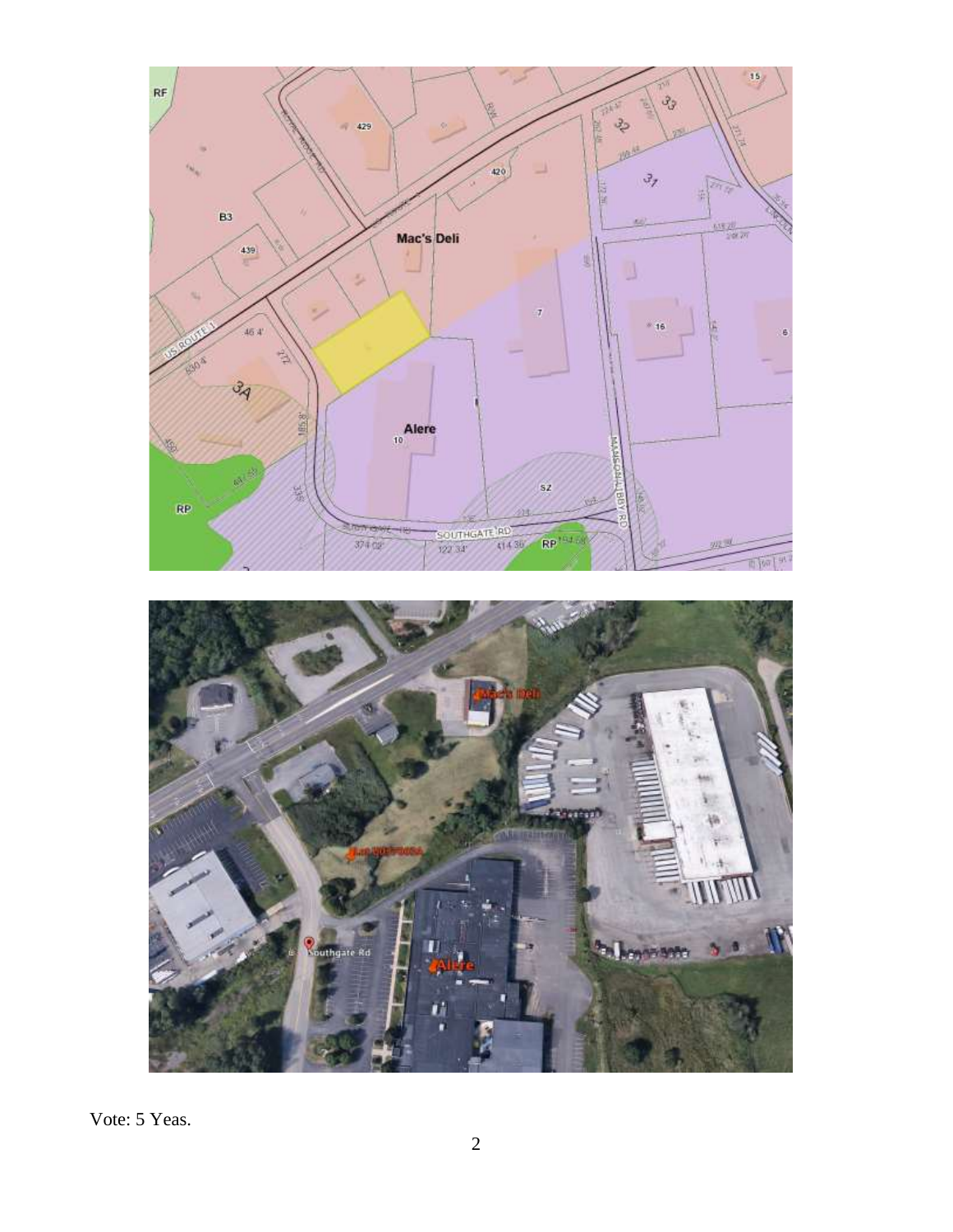**Order No. 16-043. First Reading and schedule a Planning Board public hearing for amendments to the Town of Scarborough Zoning Ordinance regarding multi-family housing allowances and standards in the Town's Residential Districts.** Dan Bacon, Town Planner, gave a brief overview on this item and responded to questions from the Town Council.

Motion by Councilor Babine, seconded by Councilor Rowan, to move approval of the first reading and schedule a Planning Board public hearing for amendments to the Town of Scarborough Zoning Ordinance regarding multi-family housing allowances and standards in the Town's Residential Districts and schedule a Town Council public hearing upon the filing of the Planning Board's recommendations; as follows:

Proposed Amendment to the Zoning Ordinance Regarding Multi-Family Housing in the Town's Residential Zoning Districts

BE IT HEREBY ORDAINED by the Town Council of the Town of Scarborough, Maine, in Town Council assembled, that the following amendment to the Zoning Ordinance of the Town of Scarborough, Maine, be and hereby are adopted:

1. Amend SECTION XV.B. VILLAGE RESIDENTIAL 2 DISTRICT (VR2) as follows (additions are underlined; deletions are struck through):

## **C. PERMITTED USES**

- 1. Single family detached dwellings exclusive of mobile homes.
- 2. Two-family dwellings.
- 3. Multiplexes (permitted with a minimum parcel size of five (5) acres).
- 4. Townhouses limited to no more than eight (8) dwelling units per building (permitted with a minimum parcel size of five (5) acres).
- 5. Multifamily dwellings limited to a maximum building footprint of 7,500 square feet (permitted with a minimum parcel size of five (5) acres).

## **E. SPACE AND BULK REGULATIONS**

**1**. The following Space and Bulk Regulations are applicable to subdivisions reviewed by the Planning Board under the Scarborough Subdivision Ordinance after June 1, 2005: a. Minimum lot dimensions and yard requirements:

| <b>Housing &amp; Use</b>     | Lot Area     | <b>Lot Frontage</b> | <b>Lot Width</b> | <b>Front Yard</b> | <b>Rear &amp; Side</b> |
|------------------------------|--------------|---------------------|------------------|-------------------|------------------------|
| Type                         | (square ft.) | (f <sub>t</sub> )   | $(f_t)$          | (f <sub>t</sub> ) | Yard (ft.)             |
| single-family                | 5,000        | 3040                | 40               |                   | 15 <sup>1</sup>        |
| two-family                   | 7,500        | 50                  | 60, 50           |                   | $15^{1}$               |
| multifamily,                 | 15,000       | 70 75               | 8075             |                   | $1.5^{2}$              |
| multiplex                    |              |                     |                  |                   |                        |
| townhouses                   | 15,000       | 70 75               | 80 75            |                   | $15^2$                 |
| non-residential <sup>3</sup> | 15,000       | 70 75               | 8075             |                   |                        |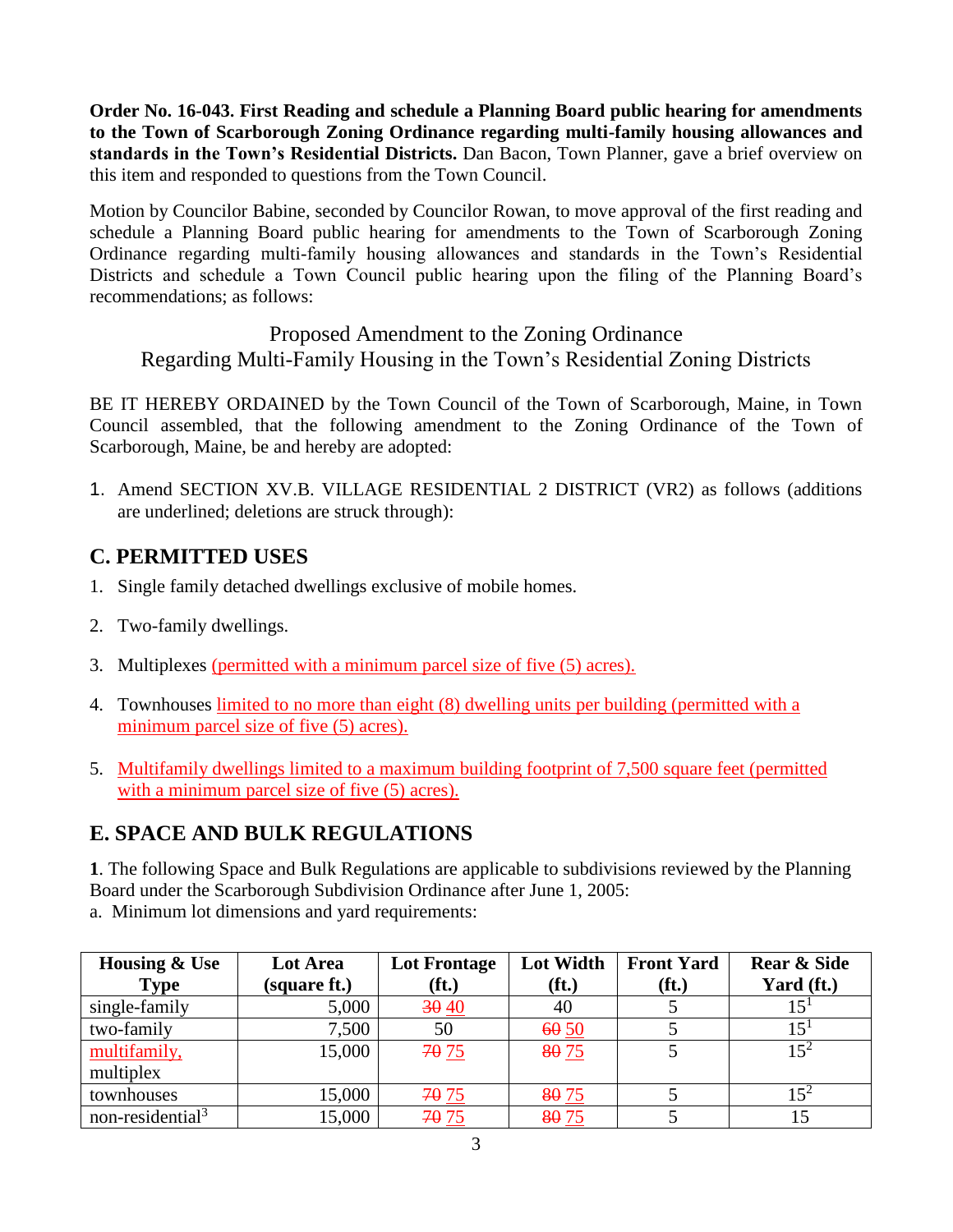2. Amend SECTION XV.C. VILLAGE RESIDENTIAL 4 DISTRICT (VR4) as follows (additions are underlined; deletions are struck through):

# **C. PERMITTED USES**

**1.** Single family detached dwellings, exclusive of individual mobile homes

**2.** Two-family dwellings

**3.** Multiplexes (permitted with a minimum site parcel size of five (5) acres required)

**4.** Townhouses limited to no more than eight (8) dwelling units per building (permitted with a minimum site parcel size of five (5) acres required)

**5.** Multifamily dwellings limited to a maximum building footprint of 7,500 square feet (permitted with a minimum parcel size of five (5) acres).

## **E. SPACE AND BULK REGULATIONS**

1. The following Space and Bulk Regulations are applicable to developments reviewed by the Planning Board under the Scarborough Subdivision Ordinance:

| <b>Housing</b><br>Use   Lot<br>$\boldsymbol{\&}$ | Area        | Lot            | Lot               | <b>Front</b>      | Rear &<br>Side |
|--------------------------------------------------|-------------|----------------|-------------------|-------------------|----------------|
| <b>Type</b>                                      | (square ft) | Frontage (ft.) | Width             | Yard              | Yard (ft.)     |
|                                                  |             |                | (f <sub>t</sub> ) | (f <sub>t</sub> ) |                |
| single-family                                    | 5,000       | 50             | 50                | 5                 | $15^{1}$       |
| two-family                                       | 7,500       | 50             | 50                | 5                 | $15^{1}$       |
| multifamily,                                     | 15,000      | 75             | 75                | 5                 | $15^{2 \& 3}$  |
| multiplex                                        |             |                |                   |                   |                |
| townhouses                                       | 15,000      | 75             | 75                | 5                 | $15^{2 \& 3}$  |
| non-residential <sup>4</sup>                     | 15,000      | 75             | 75                |                   | 15             |

a. Minimum Lot Area, Dimensions and Yard Standards

3. Amend SECTION XVI.A. TRADITIONAL NEIGHBORHOOD DEVELOPMENT OPTION OVERLAY DISTRICT (TND) as follows (additions are underlined; deletions are struck through):

# **C. PERMITTED USES**

- 1. Any use permitted in the R-4 Residential District.
- 2. There may be 1,000 sq. ft. of floor area for retail sales, community use or a combination of the two per every 50 dwelling units within the development. The retail sales establishments shall not exceed 1,000 sq. ft. per unit of occupancy and there shall be no more than 2,000 sq. ft. of retail sales in any one building.
- 3. The retail sales, community use or other non-residential uses allowed in the R-4 Residential District may be located in a standalone building(s) or as part of a mixed use building(s) that include other non-residential or residential uses.
- 4. Multifamily dwellings limited to a maximum building footprint of 7,500 square feet.
- 5. Townhouses limited to no more than eight (8) dwelling units per building.